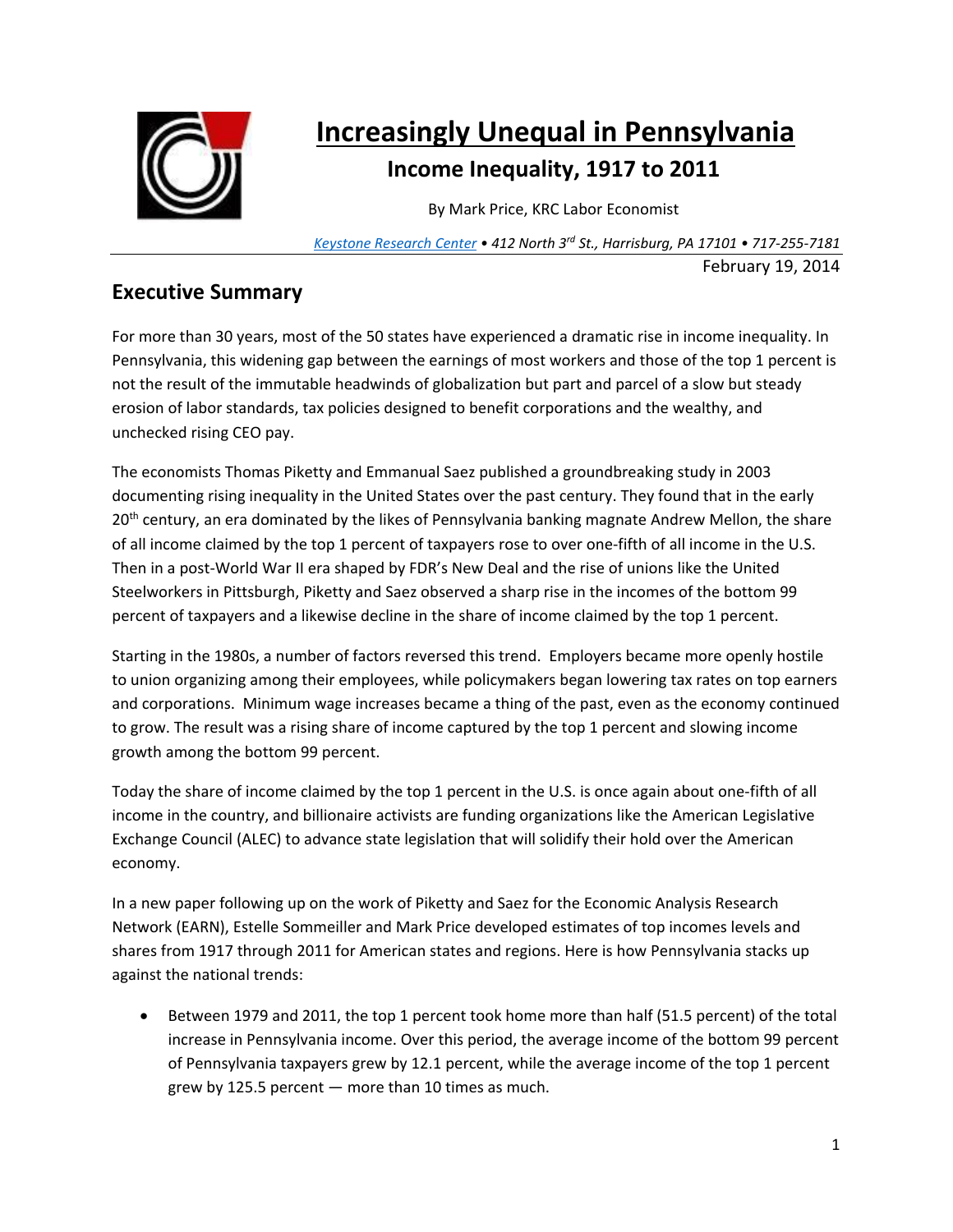- The lopsided growth in Pennsylvania incomes since 1979 resulted in a rise in the top 1 percent's share of income from 9.3 percent in 1979 to 17 percent in 2011. This rise in income inequality represents a sharp reversal of the patterns of income growth that prevailed in the half century following the Great Depression's start; the share of income held by the top 1 percent declined steadily in Pennsylvania from 22 percent in 1928 to 9.3 percent in 1979.
- In 2011, the most recent year for which data are available, the top 1 percent in Pennsylvania (with an average income of \$882,574) made 20 times more than the bottom 99 percent (\$43,399).

## **Introduction**

In 2012, the Keystone Research Center, the Center on Budget and Policy Priorities, and the Economic Policy Institute jointly released *Pulling Apart: A State by State Analysis of Income Trends*, a report on the growth of income in the top, middle, and bottom fifths of households (McNichol et al. 2012). *Pulling Apart* found that the higher the income group, the more growth in income over time, in both the nation and Pennsylvania.

As its authors note, the Census data source relied on in *Pulling Apart* does not permit analysis of trends in the top 1 percent of households at the state level. This limitation is important because national analysis by Thomas Piketty and Emmanuel Saez (2003) has found that an increasing amount of income growth is concentrated among the top 1 percent of taxpayers. The data presented in this brief on top incomes were estimated using the same methodology employed by Piketty and Saez but applied to state level data from the Internal Revenue Service. (See the methodological appendix in Sommeiller and Price (2014) for the details on the construction of the time series summarized in this brief.) This data allows us to observe the degree to which the national pattern of income inequality is characteristic of Pennsylvania.

# **Lopsided Income Growth from 1979 to 2011**

We begin our analysis with an examination of trends in income growth overall, among the top 1 percent and among the bottom 99 percent of taxpayers from 1979 to 2011. (All figures in this report are adjusted for inflation and in 2011 dollars.)

As illustrated in Figure 1 and Table 1, the top 1 percent took home over half (51.5 percent) of the total increase in Pennsylvania income between 1979 and 2011. Over this period, the average income of the bottom 99 percent of Pennsylvania taxpayers grew by 12.1 percent, while the average income of the top 1 percent grew by 125.5 percent — more than 10 times as much.

The top 1 percent captured a large share of income growth in most states over this period. Nationally, the top 1 percent captured 86.3 percent of all income growth between 1979 and 2011. Pennsylvania performed better in part because of stronger income growth among the bottom 99 percent — 12.1 percent versus a 2.3 percent increase in the rest of the country. Among neighboring states (Delaware, Maryland, New Jersey, New York, Ohio, and West Virginia), the share of income growth captured by the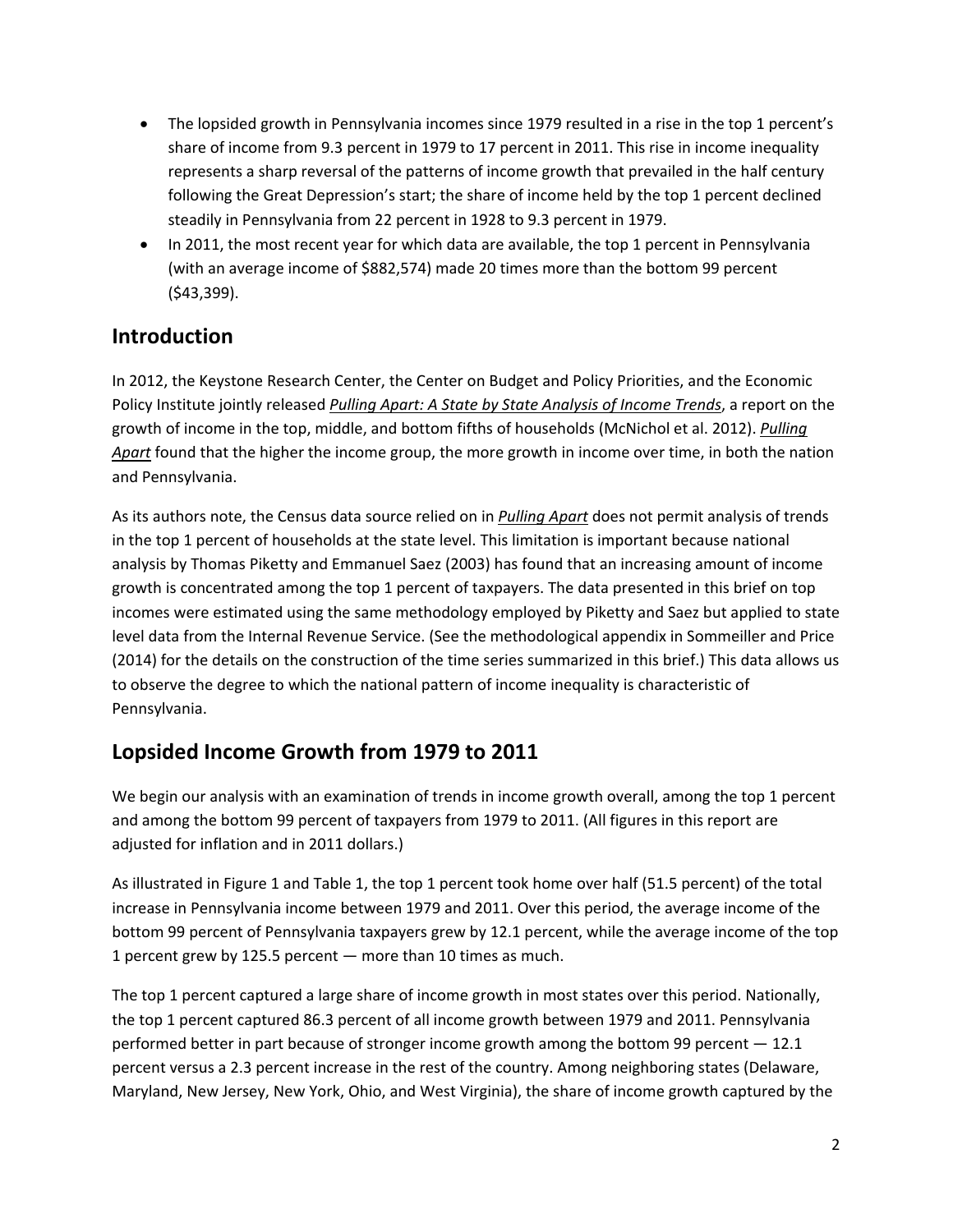

top 1 percent was smaller only in two of the six states — New Jersey (47.9 percent) and Maryland (33.9 percent).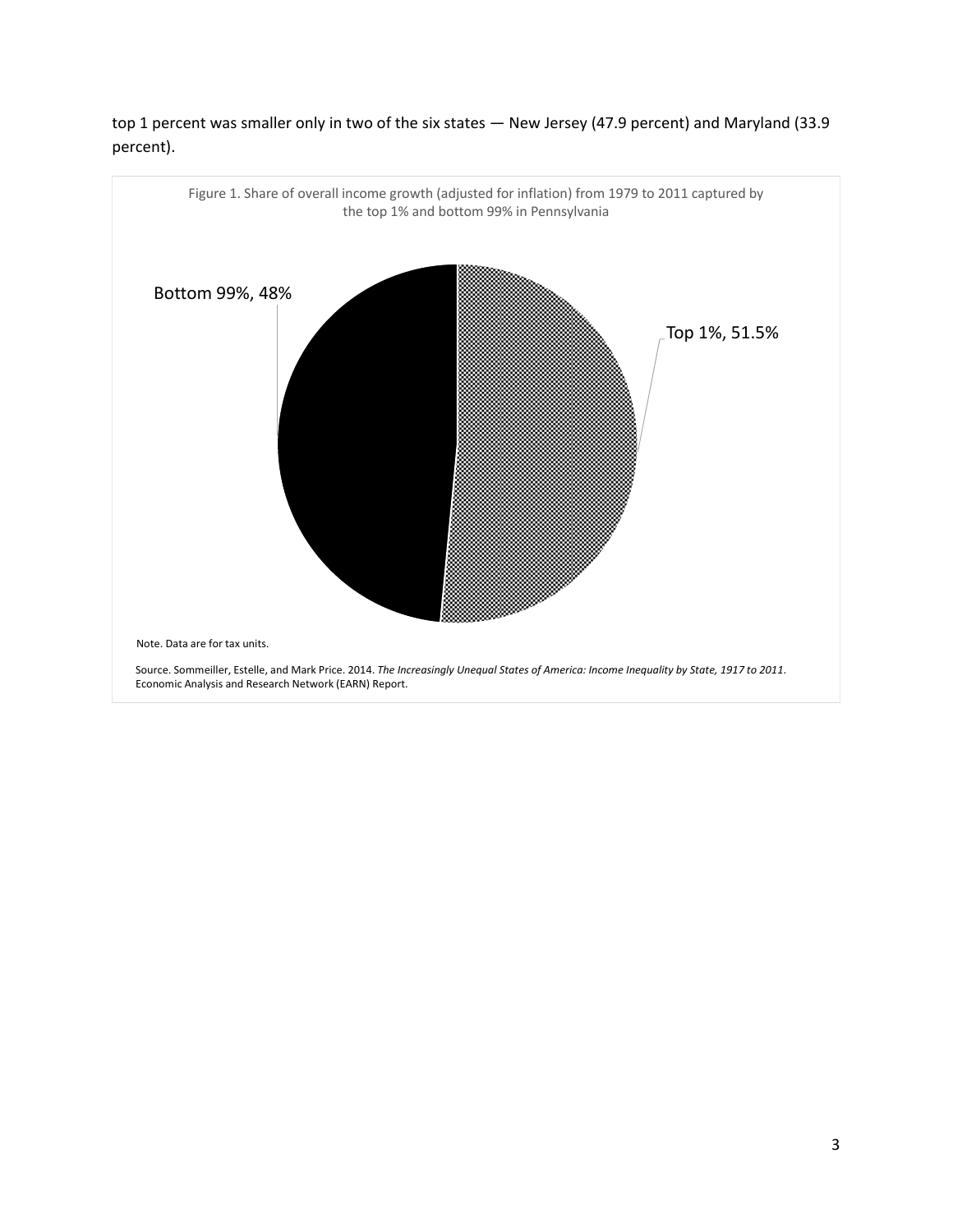#### **Table 1.**

Real Income growth from 1979 to 2011, overall and for the top 1% and bottom 99%, U.S. and by state and region

| Rank (by top<br>1% income<br>growth) | State/region         | Average real income growth | Share of total<br>growth (or loss) |            |                       |
|--------------------------------------|----------------------|----------------------------|------------------------------------|------------|-----------------------|
|                                      |                      | Overall                    | <b>Top 1%</b>                      | Bottom 99% | captured by top<br>1% |
| 14                                   | Pennsylvania         | 22.6%                      | 125.5%                             | 12.1%      | 51.5%                 |
| 50                                   | Delaware             | 5.6%                       | 45.7%                              | 1.0%       | 83.2%                 |
| 12                                   | Maryland             | 32.5%                      | 130.0%                             | 23.5%      | 33.9%                 |
| 6                                    | New Jersey           | 35.0%                      | 175.8%                             | 20.2%      | 47.9%                 |
| 3                                    | New York             | 35.2%                      | 241.0%                             | 8.5%       | 78.7%                 |
| 39                                   | Ohio                 | $-0.6%$                    | 70.0%                              | $-7.7%$    | Ŧ                     |
| 38                                   | West Virginia        | 3.9%                       | 70.8%                              | $-2.9%$    | 167.5%                |
|                                      | Northeast            | 34.9%                      | 208.2%                             | 14.9%      | 61.8%                 |
|                                      | <b>United States</b> | 14.8%                      | 128.9%                             | 2.3%       | 86.3%                 |

Note. Ŧ Only the incomes of the top 1% grew over this period

Source. Sommeiller, Estelle, and Mark Price. 2014. *The Increasingly Unequal States of America: Income Inequality by State, 1917 to 2011*. Economic Analysis and Research Network (EARN) Report.

### **Inequality Back at Levels Not Seen Since Late 1920s**

As illustrated in Figure 2 and Table 2, the lopsided growth in incomes since 1979 resulted in an increase in the top 1 percent's share of income, rising from 9.3 percent in 1979 to 17 percent in 2011.

It is important to note that just prior to the Great Recession, the top 1 percent's share of all income in Pennsylvania was 18.9 percent. The decline since then reflects the impact of the recession on top incomes. Although top incomes have not yet fully recovered from the recession, unequal income growth has returned with the income of the top 1 percent in Pennsylvania rising 8.3 percent between the end of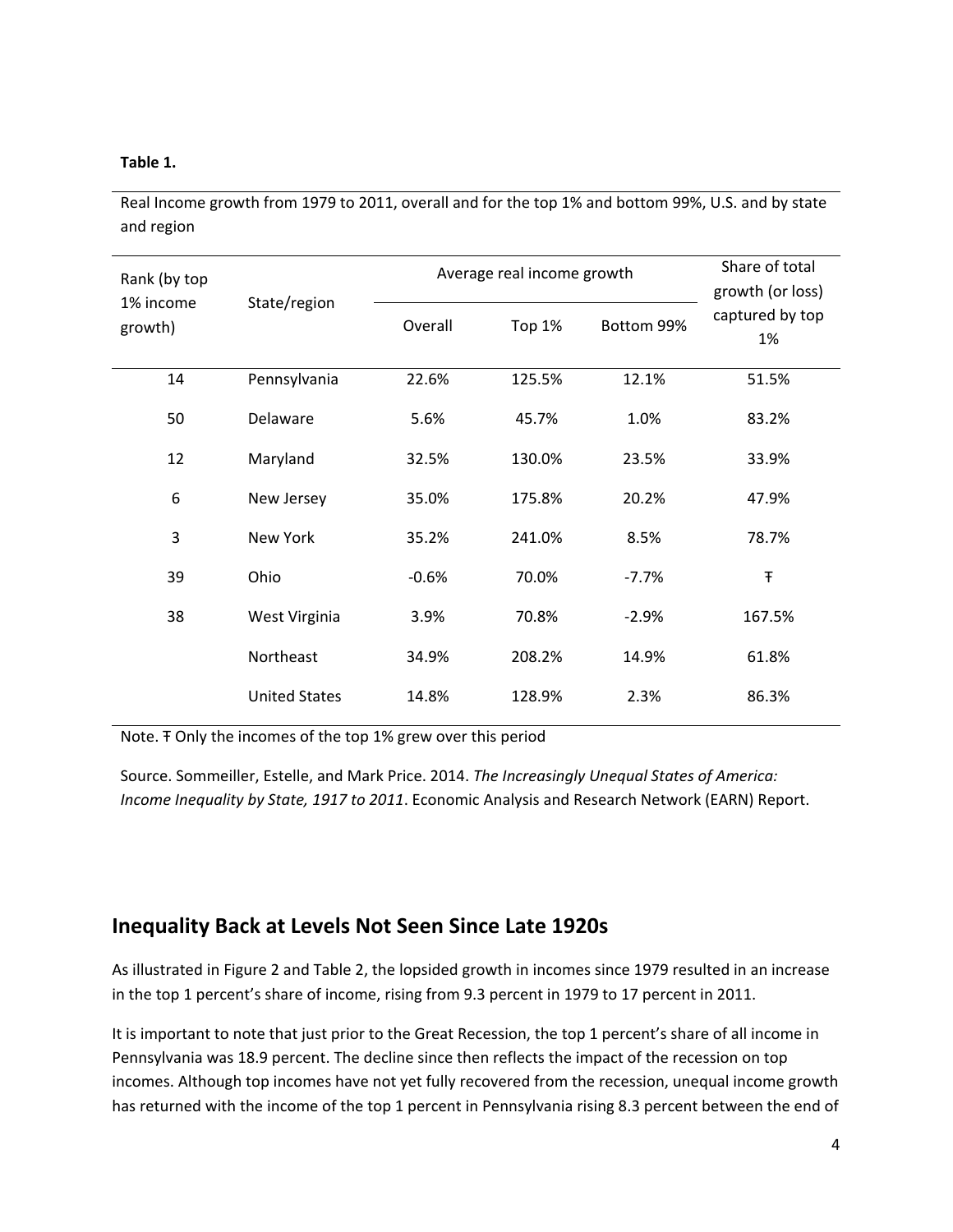the recession and 2011. Over this same period, the income of the bottom 99 percent fell by 0.05 percent.

As Table 2 illustrates, New York and New Jersey are our only neighboring states to experience a bigger percentage point increase in the share of income earned by the top 1 percent.

This rise in income inequality represents a sharp reversal of the patterns of income growth that prevailed in the half century following the beginning of the Great Depression; the share of income held by the stop 1 percent declined steadily in Pennsylvania from 22 percent in 1928 to 9.3 percent in 1979.



Source. Sommeiller, Estelle, and Mark Price. 2014. The Increasingly Unequal States of America: Income Inequality by State, 1917 to 2011. Economic Analysis and Research Network (EARN) Report.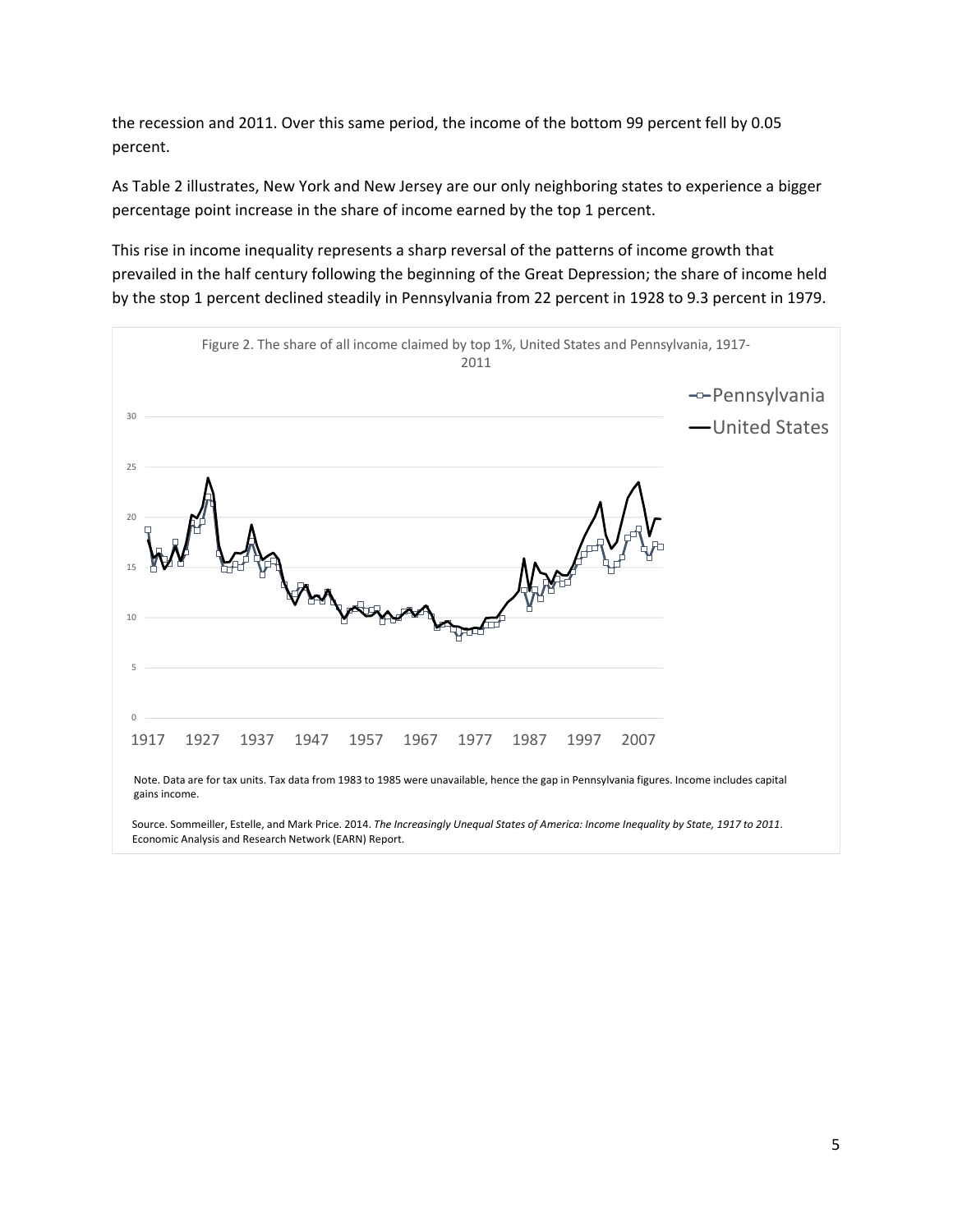| × | тD<br>۹ | ×<br>۰. |  |
|---|---------|---------|--|
|   |         |         |  |

| Rank (by<br>change in share<br>1979-2011) | State/region         | 1928 | 1979 | 2011 | Change in income share of the top<br>1% (percentage points) |              |
|-------------------------------------------|----------------------|------|------|------|-------------------------------------------------------------|--------------|
|                                           |                      |      |      |      | 1928 to 1979                                                | 1979 to 2011 |
| 18                                        | Pennsylvania         | 22.0 | 9.3  | 17.0 | $-12.8$                                                     | 7.8          |
| 47                                        | Delaware             | 45.0 | 10.2 | 14.1 | $-34.8$                                                     | 3.9          |
| 39                                        | Maryland             | 26.4 | 8.5  | 14.7 | $-17.9$                                                     | 6.2          |
| 9                                         | New Jersey           | 22.9 | 9.5  | 19.5 | $-13.4$                                                     | 9.9          |
| $\overline{2}$                            | New York             | 29.4 | 11.5 | 29.0 | $-17.9$                                                     | 17.5         |
| 34                                        | Ohio                 | 21.2 | 9.0  | 15.5 | $-12.1$                                                     | 6.4          |
| 40                                        | West Virginia        | 16.5 | 9.2  | 15.2 | $-7.2$                                                      | 5.9          |
|                                           | Northeast            | 26.3 | 10.3 | 26.1 | $-16.0$                                                     | 15.8         |
|                                           | <b>United States</b> | 23.4 | 9.9  | 21.8 | $-13.4$                                                     | 11.8         |

Top 1% share of all income, U.S. and by state and region, 1928, 1979, 2011

Source. Sommeiller, Estelle, and Mark Price. 2014. *The Increasingly Unequal States of America: Income Inequality by State, 1917 to 2011*. Economic Analysis and Research Network (EARN) Report.

# **Income Inequality in 2011**

In 2011, the most recent year for which data are available, the top 1 percent (with an average income of \$882,574 ) made 20 times more than the bottom 99 percent (\$43,399). Among our six neighboring states, only in New York (40.5) and New Jersey (23.9) was the distance (top-to-bottom ratio) between the top 1 percent and the bottom 99 percent greater than in Pennsylvania.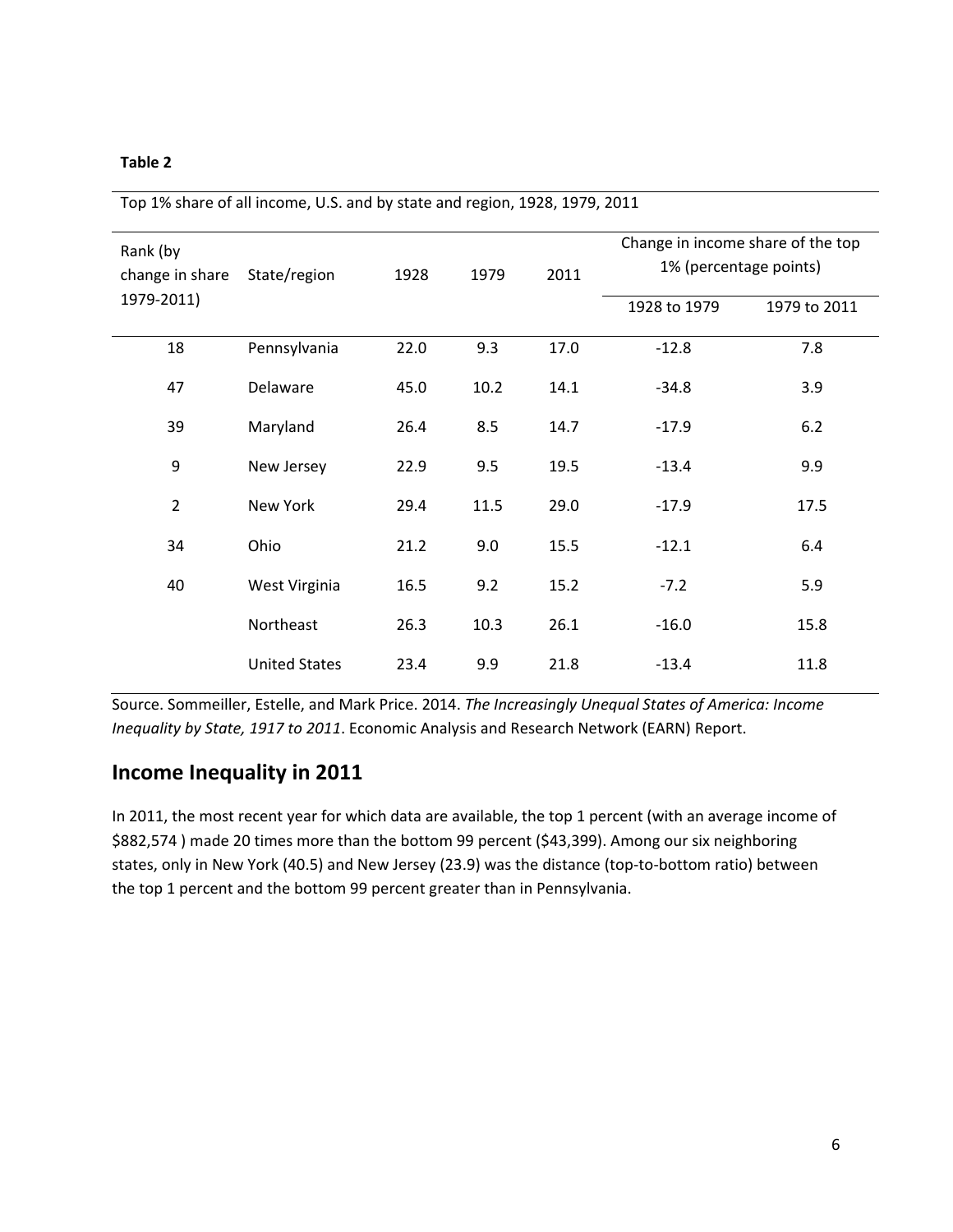#### **Table 3.**

| Rank (by top-<br>to-bottom<br>ratio) | State/region         | Average income<br>of the top 1% | Average income<br>of the bottom<br>99% | Top-to-bottom<br>ratio |
|--------------------------------------|----------------------|---------------------------------|----------------------------------------|------------------------|
| 15                                   | Pennsylvania         | \$882,574                       | \$43,399                               | 20.3                   |
| 43                                   | Delaware             | \$732,052                       | \$45,059                               | 16.2                   |
| 38                                   | Maryland             | \$1,007,595                     | \$59,011                               | 17.1                   |
| 10                                   | New Jersey           | \$1,312,077                     | \$54,864                               | 23.9                   |
| $\overline{2}$                       | New York             | \$1,749,590                     | \$43,202                               | 40.5                   |
| 29                                   | Ohio                 | \$699,693                       | \$38,583                               | 18.1                   |
| 34                                   | West Virginia        | \$560,682                       | \$31,626                               | 17.7                   |
|                                      | Northeast            | \$1,425,607                     | \$46,501                               | 30.7                   |
|                                      | <b>United States</b> | \$1,040,506                     | \$42,694                               | 24.4                   |

Ratio of top 1% income to bottom 99% income, U.S. and by state and region, 2011

Source. Sommeiller, Estelle, and Mark Price. 2014. *The Increasingly Unequal States of America: Income Inequality by State, 1917 to 2011*. Economic Analysis and Research Network (EARN) Report.

#### **Conclusion**

Figure 3 presents the incomes of the 1 percent and the bottom 99 percent indexed to their levels in 1917, the beginning of our time series. The figure identifies two distinct periods: the first following the end of World War II from the late 1940s to the 1970s, and the second beginning in the early 1980s. In the first period, the average income of the bottom 99 percent in Pennsylvania grew from \$22,377 to \$41,060 by 1973, an increase of 83 percent. The top 1 percent in Pennsylvania didn't do as well but did see their incomes grow over this period by more than \$104,000 to \$395,561, an increase of 36 percent. Since that 1973 peak, these income trends more than reversed as the bottom 99% saw their income climb by just 6 percent to \$43,399, while the top 1 percent saw their incomes rise to \$882,574, an increase of 123 percent.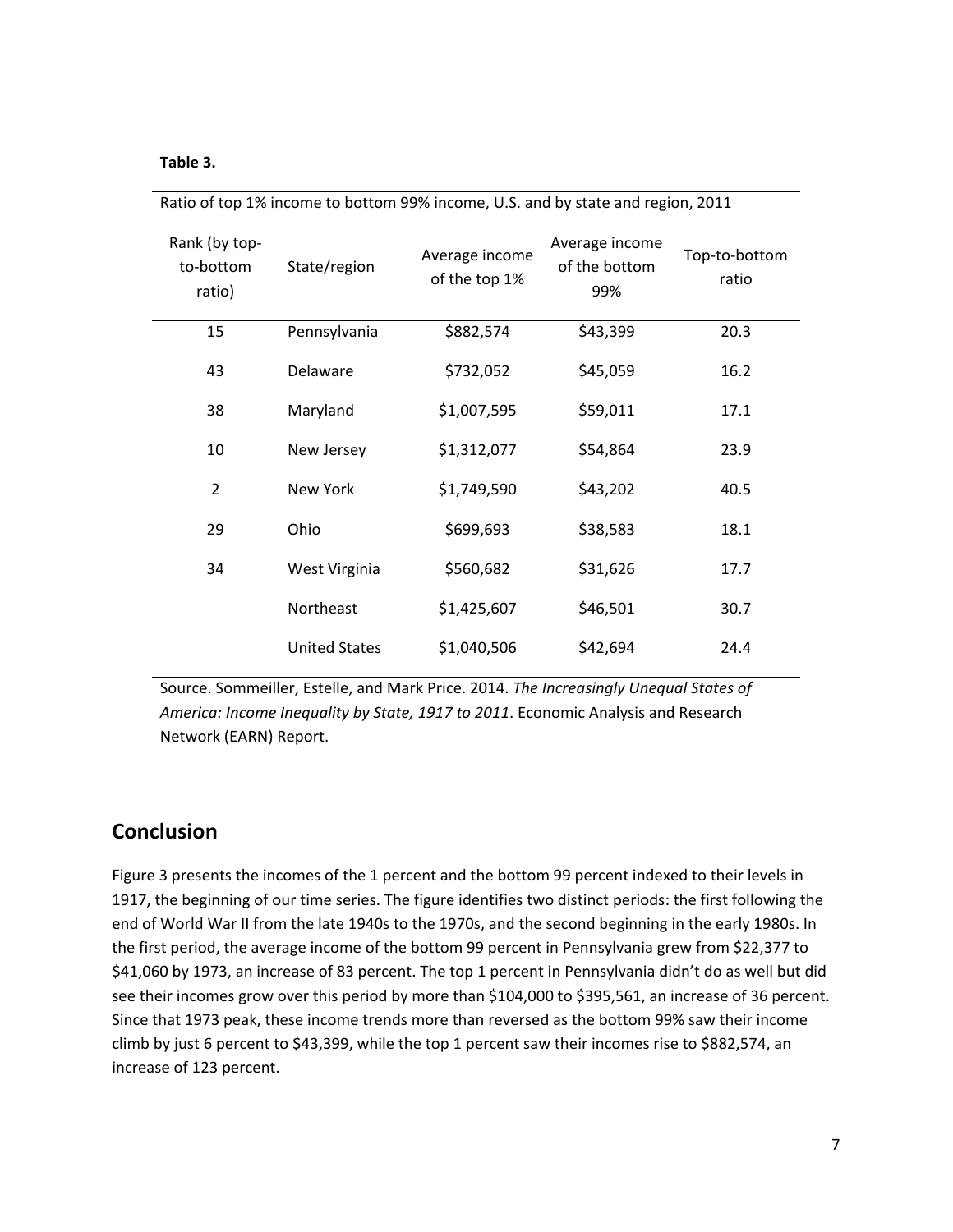

What could have changed in America between these two eras?

The period from the late 1940s to the end of the 1970s was characterized by a rising minimum wage, low levels of unemployment, widespread collective bargaining in private industries (manufacturing, transportation [trucking, airlines, and railroads], telecommunications, and construction), and a cultural and political environment in which it was unthinkable for executives to receive outsized bonuses while laying off workers.

Union membership in Pennsylvania dropped from 27.5 percent in 1983 to 12.7 percent in 2013 (Hirsch and Macpherson 2003). The federal minimum wage purchases fewer goods and services than it did in 1968 (Cooper 2013). And executives in companies from Hostess (Castellano 2012) to American International Group (AIG) think nothing of demanding bonuses after bankrupting their companies and receiving multibillion‐dollar taxpayer bailouts (Andrews and Baker 2009).

Policy choices and cultural forces have combined to put downward pressure on the wages and incomes of most Americans even as their productivity has risen. CEOs and financial‐sector executives at the commanding heights of the private economy have raked in a rising share of the nation's and Pennsylvania's expanding economic pie, setting new norms for top incomes often emulated today by college presidents (as well as college football and basketball coaches), surgeons, lawyers, entertainers, and professional athletes.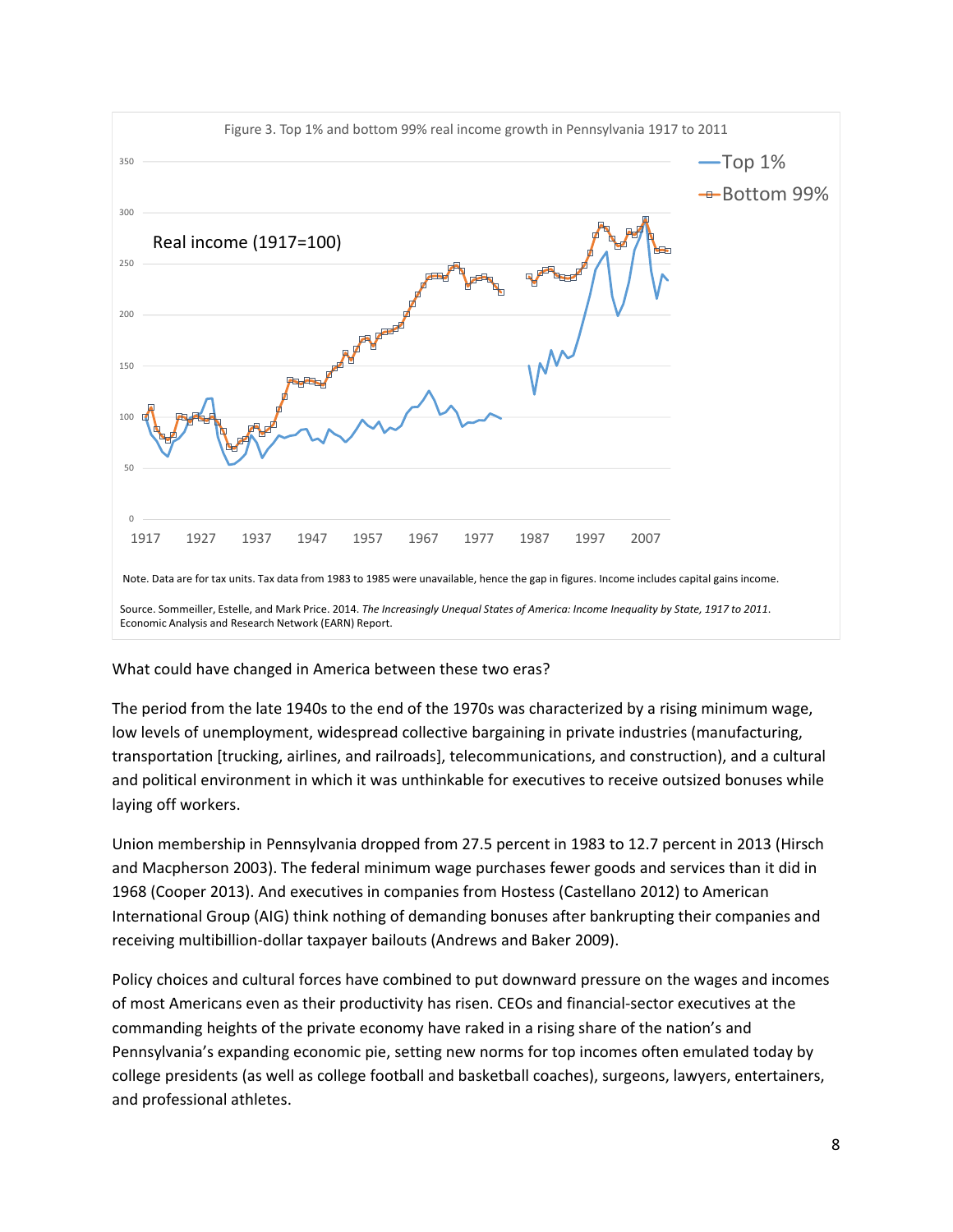More than in most other advanced countries, in America the children of affluent parents grow up to be affluent, and the children of the poor remain poor (Corak 2013).

With top incomes once again on the rise in Pennsylvania and across the nation, policymakers at all levels of government must be challenged to embrace policies aimed at restoring broadly shared prosperity and widespread opportunity.

Some of the policy choices that would restore opportunity will involve some familiar tools like raising and indexing the minimum wage to inflation. But some of the policy tools we must embrace will have to reflect the character of our times and our economy.

For example:

- Let's give workers the choice to form area-wide unions that can lift up regional wages and benefits — in sectors like fast food, in health care, in restaurants, in retail, and so on.
- Let's strengthen training and career structures to give workers the skills and supports to achieve economic security in today's economy.
- Let's turn unemployment insurance into "re‐employment insurance" that combines income support with long-term training leading to jobs that pay decently.
- Let's provide universal access to high quality Pre‐K programs.

These and many more policy ideas put into practice are critical to ensure that the all 50 states across the United States live up to our ideals as the land of opportunity.

*The Keystone Research Center is an independent, nonpartisan research organization that promotes a more prosperous and equitable Pennsylvania and U.S. economy.*